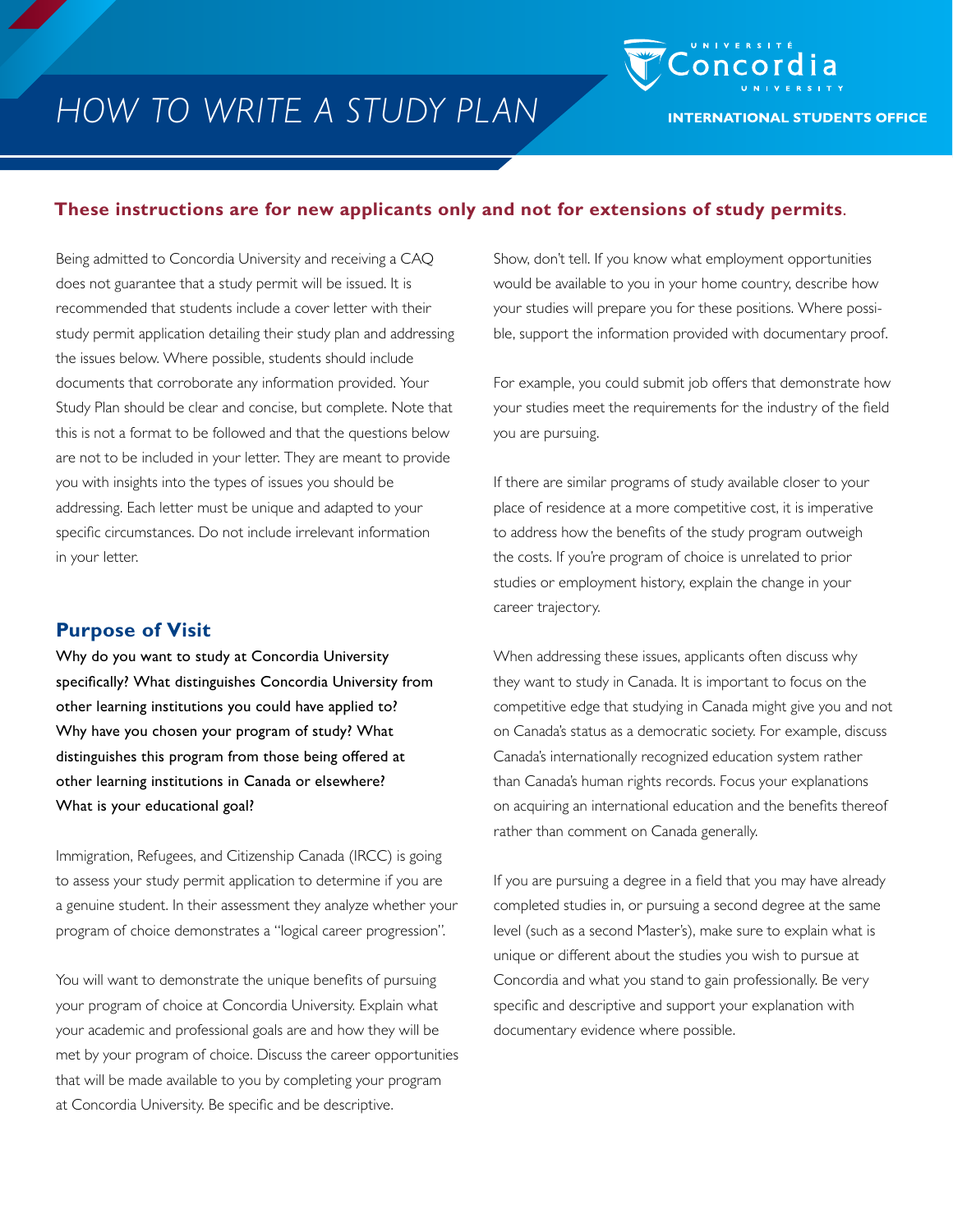## **Personal Assets and Financial Status**

How are you funding your education? Is anyone supporting you financially? Have you already paid your tuition?

IRCC requires that applicants demonstrate that they can support themselves and their families who come with them while in Canada. Proof of financially sufficiency can be provided with the following:

- proof of a Canadian bank account in your name, if you've transferred money to Canada
- Guaranteed Investment Certificate (GIC) from a participating Canadian financial institution
- proof of a student or education loan from a bank
- your bank statements for the past 4 months
- a bank draft that can be converted to Canadian dollars
- proof you paid tuition and housing fees
- a letter from the person or school giving you money or
- proof of funding paid from within Canada, if you have a scholarship or are in a Canadian-funded educational program

| Persons coming<br>to Canada                                                   | Amount of funds<br>required per year<br>(additional to<br>the tuition) | <b>OR Amount</b><br>of funds required<br>per month<br>(additional to<br>the tuition) |
|-------------------------------------------------------------------------------|------------------------------------------------------------------------|--------------------------------------------------------------------------------------|
| You (the student)                                                             | CAD\$11,000                                                            | CAD\$917                                                                             |
| First family member<br>(18 years or older)                                    | CAD\$5,100                                                             | CAD\$425                                                                             |
| First family member<br>(under the age<br>of 18)                               | CAD\$3,800                                                             | CAD\$317                                                                             |
| Every additional<br>accompanying<br>family member<br>(18 years or older)      | CAD\$5,125                                                             | CAD\$427                                                                             |
| Every additional<br>accompanying<br>family member<br>(under the age<br>of 18) | CAD\$1,903                                                             | CAD\$159                                                                             |

Students in Quebec must demonstrate the following funds $^1$ :

#### Example

If you and 2 family members (over the age of 18) want to come to Quebec for a year, you will need

- living expenses: \$11,000 (for the student)
- living expenses: \$5,100 (for the first family member)
- living expenses: \$5,125 (for the second family member) Total: \$21,225

that you'll be allowed to export funds for all of your expenses.

If your country uses foreign-exchange controls, you must prove

Applicants should provide the documents required by their personalized checklist. They should also consider providing additional evidence of financial capacity, if it is available such as evidence of assets, employment and income, and bank letters showing savings.

# **Family Ties and Country of Origin**

What ties you to your home country? What factors ensure that you will return once you complete your studies? What relatives are you leaving behind that you will return to? If you have relatives in both your home country and Canada, how are your ties to your relatives in your home country stronger? What obligations or responsibilities pull you back to you to your home country?

IRCC assesses whether an applicant will leave Canada at the end of their authorized stay by taking into account an applicant's ties to their home country. Applicants should detail and document these ties and explain how these ties ensure they will leave Canada at the end of their authorized stay. They should also explain how these ties are stronger than any ties they may have or develop in Canada. For example, if you are on leave from your job pending your studies, provide a letter from your employer; if your spouse will not accompany you to Canada and will be working in your home country, provide their Attestation of Employment; if you have a job offer upon your return, provide a copy. Applicants can also demonstrate that they have financial ties to their home country by providing a deed of their property or the incorporation of a family business. If you have no ties to Canada, state so explicitly. If you have a relative with temporary status in Canada, such as a work or study permit, be explicit that their status is temporary.



<sup>1</sup> The financial requirements are subject to change. The amounts here were listed by IRCC on 2021-05-06.

Please verify the latest information here: [https://www.canada.ca/en/](https://www.canada.ca/en/immigration-refugees-citizenship/services/study-canada/study-permit/get-documents.html#doc3) [immigration-refugees-citizenship/services/study-canada/study-permit/](https://www.canada.ca/en/immigration-refugees-citizenship/services/study-canada/study-permit/get-documents.html#doc3) [get-documents.html#doc3](https://www.canada.ca/en/immigration-refugees-citizenship/services/study-canada/study-permit/get-documents.html#doc3)